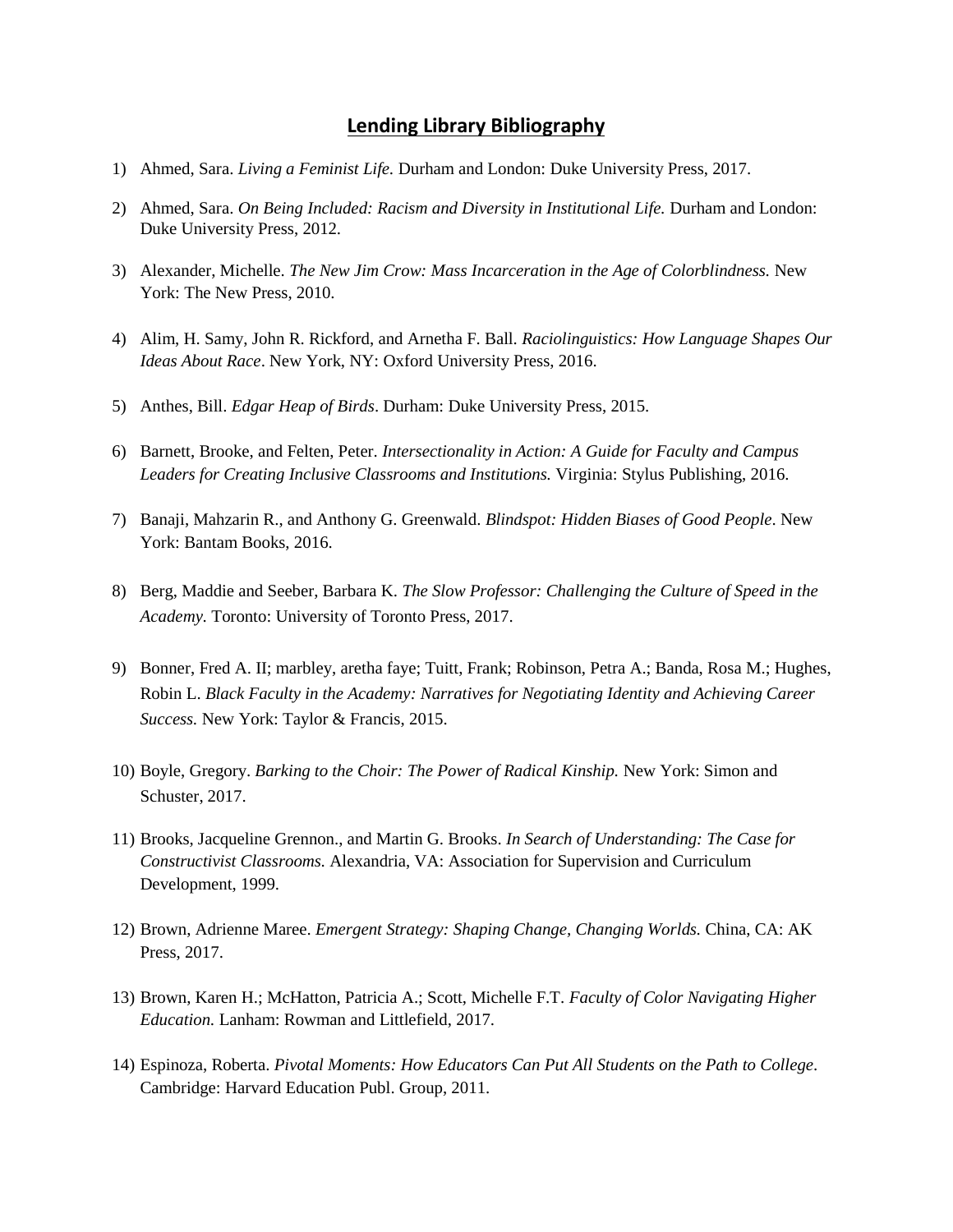- 15) Evans, Nancy J.; Broido, Ellen M.; Brown, Kirsten R.; Wilke, Autumn K. *Disability in Higher Education: A Social Justice Approach.* San Francisco: Jossey-Bass, 2017.
- 16) Felton, Peter and Barnett, Brooke. *Intersectionality in Action: A Guide for Faculty and Campus Leaders for Creating Inclusive Classrooms and Institutions.* Sterling: Stylus Publishing, 2016.
- 17) Ferguson, Roderick A. *The Recorder of Things: The University and Its Pedagogies of Minority Difference.* Minneapolis and London: University of Minnesota Press, 2012.
- 18) Finley, Ashley and McNair, Tia. *Assessing Underserved Students' Engagement in High-Impact Practices.* Washington, DC: Association of American Colleges and Universities, 2013.
- 19) Freire, Paulo, Patrick Clarke, Donaldo Pereira Macedo, and Stanley Aronowitz. *Pedagogy of Freedom: Ethics, Democracy and Civic Courage*. Lanham: Rowman & Littlefield, 2001.
- 20) Gay, Roxane. *Bad Feminist: Essays*. New York: Olive Editions, 2017.
- 21) Goldrick-Rab, Sara. *Paying the Price.* Chicago: University of Chicago Press, 2016
- 22) Hạnh, Thich Nhat. *Fear: Essential Wisdom for Getting Through the Storm*. New York: HarperOne, 2014.
- 23) Hanh, Thich Nhat. *The Art of Communicating*. London: Rider Books, 2013.
- 24) Haney Lopez, Ian. *Dog Whistle Politics: How Coded Racial Appeals Have Reinvented Racism and Wrecked the Middle Class.* Oxford: Oxford University Press, 2014.
- 25) Harris, Michelle; Seilers, Sherrill I.; Clerge, Orly; Gooding, Frederick W. Jr. *Stories from the Front of the Room.* Lanham: Rowman & Littlefield, 2017.
- 26) Hawley, John C. *Expanding the Circle: Creating an Inclusive Environment in Higher Education for LGBTQ Students and Studies.* Albany: State University of New York, 2015.
- 27) hooks, bell. *All About Love: New Visions*. New York: Harper Perennial, 2016.
- 28) hooks, bell. *Teaching to Transgress: Education as the Practice of Freedom*. New York: Routledge, 1994.
- 29) hooks, bell. *Teaching Community: A Pedagogy of Hope*. New York: Routledge, 2003.
- 30) Inoue, Asao B. *Antiracist Writing Assessment Ecologies Teaching and Assessing Writing for a Socially Just Future.* Fort Collins, CO: The WAC Clearinghouse, 2015.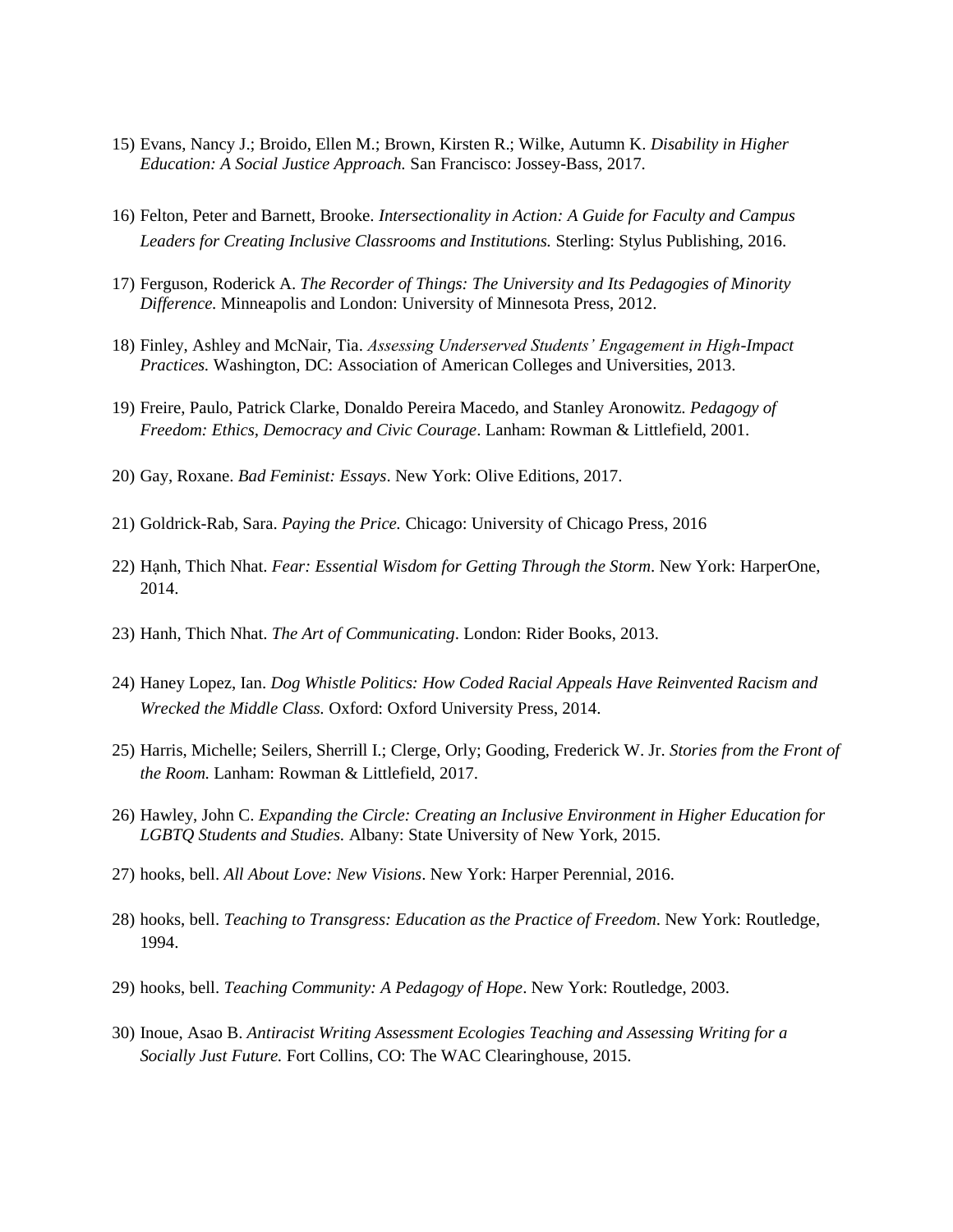- 31) Iyer, Deepa. *We Too Sing America: South Asian, Arab, Muslim, & Sikh Immigrants Shape Our Multiracial Future.* New York and London: The New Press, 2017.
- 32) Jensen, Joli. *Write No Matter What: Advice for Academics.* Chicago: University of Chicago Press, 2017.
- 33) Jerkins, Morgan. *This Will Be My Undoing.* New York: HarperCollins Publishers, 2018
- 34) Kivel, Paul. *Uprooting Racism: How White People Can Work for Racial Justice.* Gabriola Island, BC: New Society Publishers, 2017.
- 35) Kim, Eunyoung, and Aquino, Katherine C. *Disability as Diversity in Higher Education: Policies and Practices to Enhance Student Success.* New York and London: Routledge, 2017.
- 36) Manuel, Zenju Earthlyn. *The Way of Tenderness: Awakening Through Race, Sexuality, and Gender*. Boston: Wisdom Publications, 2015.
- 37) Matthew, Patricia A. *Written Unwritten.* Chapel Hill: University of North Carolina Press, 2016.
- 38) Muhs, Gabriella Gutierrez y; Niemann, Yolanda Flores; Gonzalez, Carmen G.; Harries, Angela P. *Presumed Incompetent: The Intersections of Race and Class for Women in Academia.* Boulder, Colorado: The University Press of Colorado, 2012.
- 39) Muñoz, Susana M. *Identity, Social Activism, and the Pursuit of Higher Education the Journey Stories of Undocumented and Unafraid Community Activists.* New York, NY: Lang, 2015.
- 40) Nicolazzo, Z. *Trans\* in College: Transgender Students' Strategies for Navigating Campus Life and the Institutional Politics of Inclusion.* Sterling, Virginia: Stylus, 2017.
- 41) Oliver, Melvin L. and Shapiro, Thomas M. *Black Wealth/ White Wealth: A New Perspective on Racial Inequality, 2nd Edition.* New York, NY: Routledge, 2006.
- 42) OReilley, Mary Rose. *Radical Presence: Teaching as Contemplative Practice*. Portsmouth, NH: Boynton/Cook Publishers, 1998.
- 43) Palmer, Parker J. and Scribner, Megan. *The Courage to Teach Guide for Reflection & Renewal.* San Francisco: John Wiley & Sons, 2007.
- 44) Palmer, Parker J.; Zajonc, Arthur; Scribner, Megan. *The Heart of Higher Education: A Call to Renewal: Transforming the Academy through Collegial Conversations.* San Francisco: Jossey-Bass, 2010.
- 45) Paris, Django, and H. Samy Alim. *Culturally Sustaining Pedagogies: Teaching and Learning for Justice in a Changing World.* New York: Teachers College Press, 2017.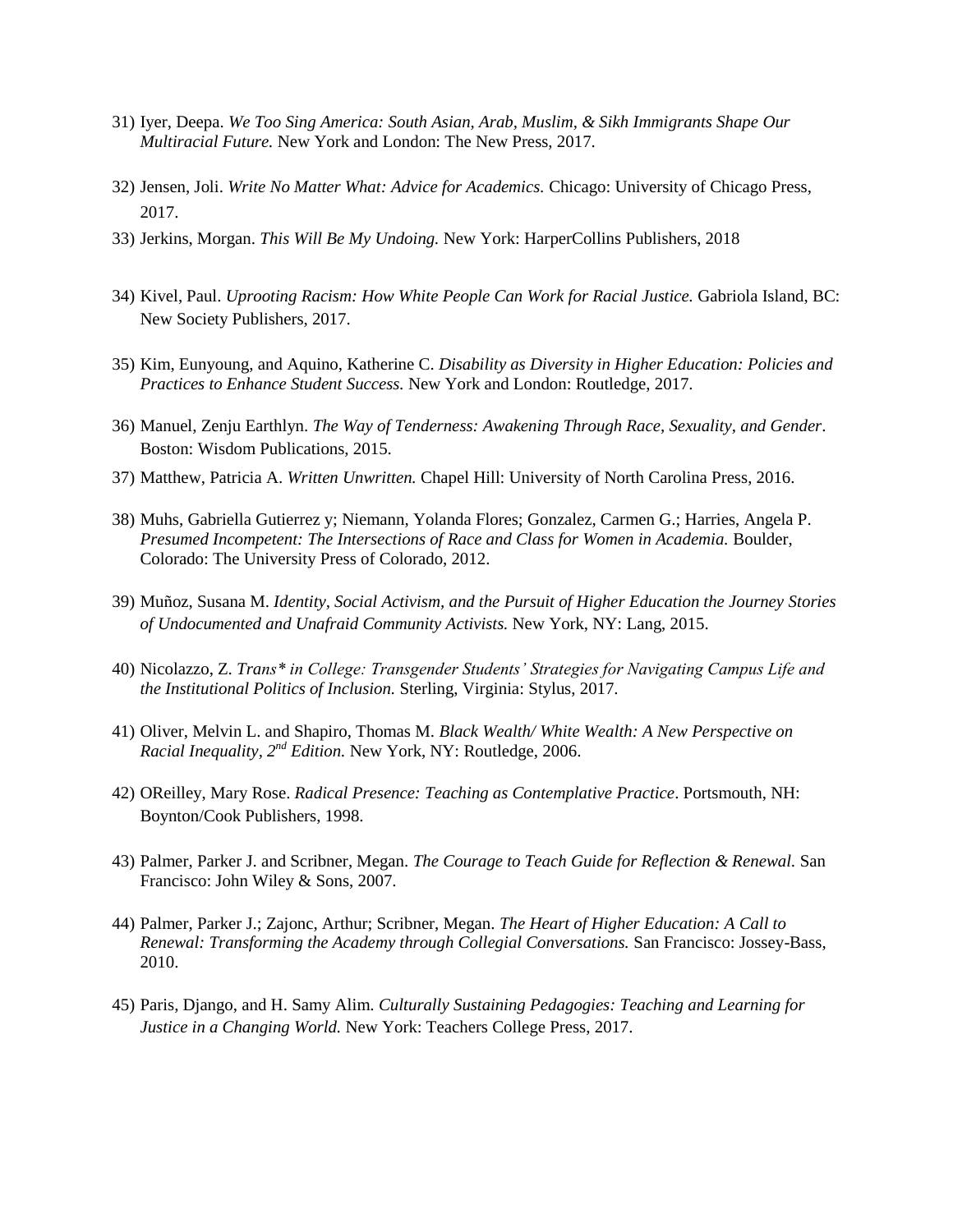- 46) Perlow, Olivia N., Wheeler, Durene I., Bethea, Sharon L., and Scott, BarBara M. *Black Women's Liberatory Pedagogies: Resistance, Transformation, and Healing Within and Beyond the Academy.*  New York, NY: Palgrave Macmillan, 2018.
- 47) Rockquemore, Kerry Ann, and Laszloffy, Tracey. *The Black Academic's Guide to Winning Tenure: Without Losing Your Soul.* Boulder, Colorado: Rienner, 2008.
- 48) Ross, Kathleen A. *Breakthrough Strategies: Classroom-Based Practices to Support New Majority College Students.* Boston: Harvard education Press, 2016.
- 49) Rowan-Kenyon, Heather T.; Martinez Aleman, Ana M.; Savitz-Romer, Mandy. *Technology and Engagement: Making Technology Work for First-Generation College Students. New Brunswick:* Rutgers University Press, 2018
- 50) Seltzer, Rena. *The Coach's Guide for Women Professors: Who Want a Successful Career and a Well-Balanced Life.* Sterling, Virginia: Styles, 2015.
- 51) Sensoy, Özlem and DiAngelo, Robin. *Is Everyone Really Equal? An Introduction to Key Concepts in Social Justice Education.* New York: Teachers College Press, Columbia University, 2017.
- 52) Smith, Daryl G. *Diversity's Promise for Higher Education: Making It Work; Second Edition.*  Baltimore: John Hopkins University Press, 2015.
- 53) Solnit, Rebecca. *Men Explain Things to Me*. Chicago, IL: Haymarket Books, 2015.
- 54) Stanley, Christine A. *Faculty of Color: Teaching in Predominantly White Colleges and Universities.*  Bolton: Anker Publishing Company, Inc. 2006.
- 55) Steele, Claude M. *Whistling Vivaldi: How Stereotypes Affect Us and What We Can Do*. New York: W.W. Norton & Company, 2011.
- 56) Sword, Helen. *Air & Light & Time & Space: How Successful Academic Write.* Cambridge: Harvard University Press, 2017
- 57) Tatum, Beveraly Daniel. *Why Are All the Black Kids Sitting Together in the Cafeteria? And Other Conversations About Race.* New York: Basic Books, 2017.
- 58) Taylor, Keeanga-Yamahtta. *How We Get Free: Black Feminism and the Combahee River Collective.*  Chicago: Haymarket Books, 2017
- 59) Taylor, Keeanga-Yamahtta. *From #BlackLivesMatter to Black Liberation.* Chicago, IL: Haymarket Books, 2016.